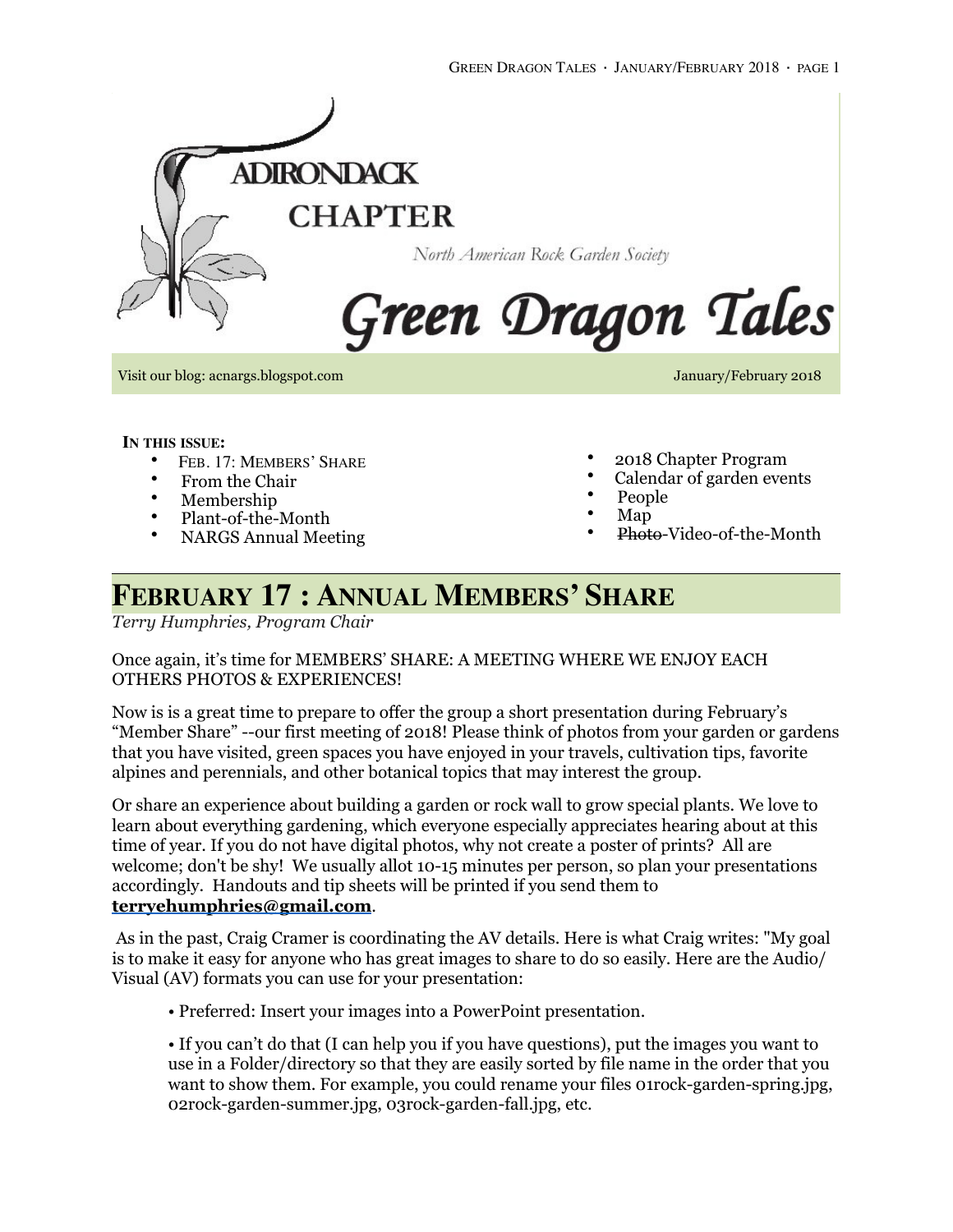You can send the PowerPoint or Folder to me via email and I can check them out beforehand. (If they are too big to send as an attachment, I can set up other ways for you to get them to me from your computer.) Or bring your PowerPoint or Folder full of images to the meeting on a USB ("flash") drive. Arrive early so we can transfer to the computer in Whetzel Room. Questions? Email: **[cdcramer@gmail.com](mailto:cdcramer@gmail.com)**. "

**For planning purposes: ASAP to let us know your intention to make a short (10-15 min) presentation. Send a brief email to Craig Cramer: [cdcramer@gmail.com](mailto:cdcramer@gmail.com) AND to Terry Humphries: [terryehumphries@gmail.com](mailto:terryehumphries@gmail.com).** If you already know the AV format you will use, let us know that too.

**DEADLINE for Submissions is February 11.** To make it easier for us to plan the meeting without glitches, please try to send your complete presentation in the above formats to Craig by February 11. Presentations sent later can still be squeezed in if time allows. Let's have a great show!

Join us at 1:00 p.m. on February 17<sup>th</sup> in the Whetzel Room (404 Plant Science Building, 236 Tower Rd, Cornell University-map at newsletter's end). Optional bring-your-own bag lunch and social time starts at Noon. Drinks provided. Goodies always welcome for sharing.

### **FROM THE CHAIR**

#### *John Gilrein, Chapter Chair*

It's hard to believe it has been a month since Christmas and winter is half over. Last month [December] we met on 2 Saturdays at KPL (Ken Post Lab) to package seeds for NARGS. Thanks to those who participated in the seed sorting venture. The NARGS seed exchange is an amazing opportunity to get exotic seeds at bargain prices. There are hundreds of species including seed from cultivated plants and wild plants. If you haven't ordered your seed yet, it's not too late for ordering in Phase I, and there's always the second phase of ordering after that for another shot.

We have recently formed a planning committee from our Chapter to explore whether we will offer to host a national NARGS meeting in 2020. There are a lot of details to work out, and as we do this research it will help us decide whether (or not) to host this meeting. Ithaca has a lot to offer with the many natural areas, especially waterfalls. Nor do we lack for program speakers but lodging is expensive. We've formed a core group of 1st and 2nd tier volunteers who are willing to invest their time to work out the details. However - and this is a heads-up - we will need many more volunteers on a limited basis for such activities as assembling conference materials, bus monitors, registration assistants, 'go-fers,' and a number of other tasks. Keeping the total conference cost comparable to past NARGS conferences seems to be our main barrier at this point. If we decide to move forward, you will be hearing more about this.

Though I actually like winter (most days at least), I'm always looking forward to spring, when it's easier to be outside - there's new growth, and the gardening can start. I do have my first plant order submitted, but no seeds started yet (someone I know nearby almost always has their seeds started this early). My volunteer job involves a lot of "weeding", and it's more satisfying cutting down the *Lonicera tartarica* (Tartarian honeysuckle), and invasive alien plant, when you can pull or pry it out by the roots.

Looking ahead this year, there are a lot of things you can do to green up your year: turn some of your lawn to garden, plant a tree, grow some veggies, plant some flowers, take out some alien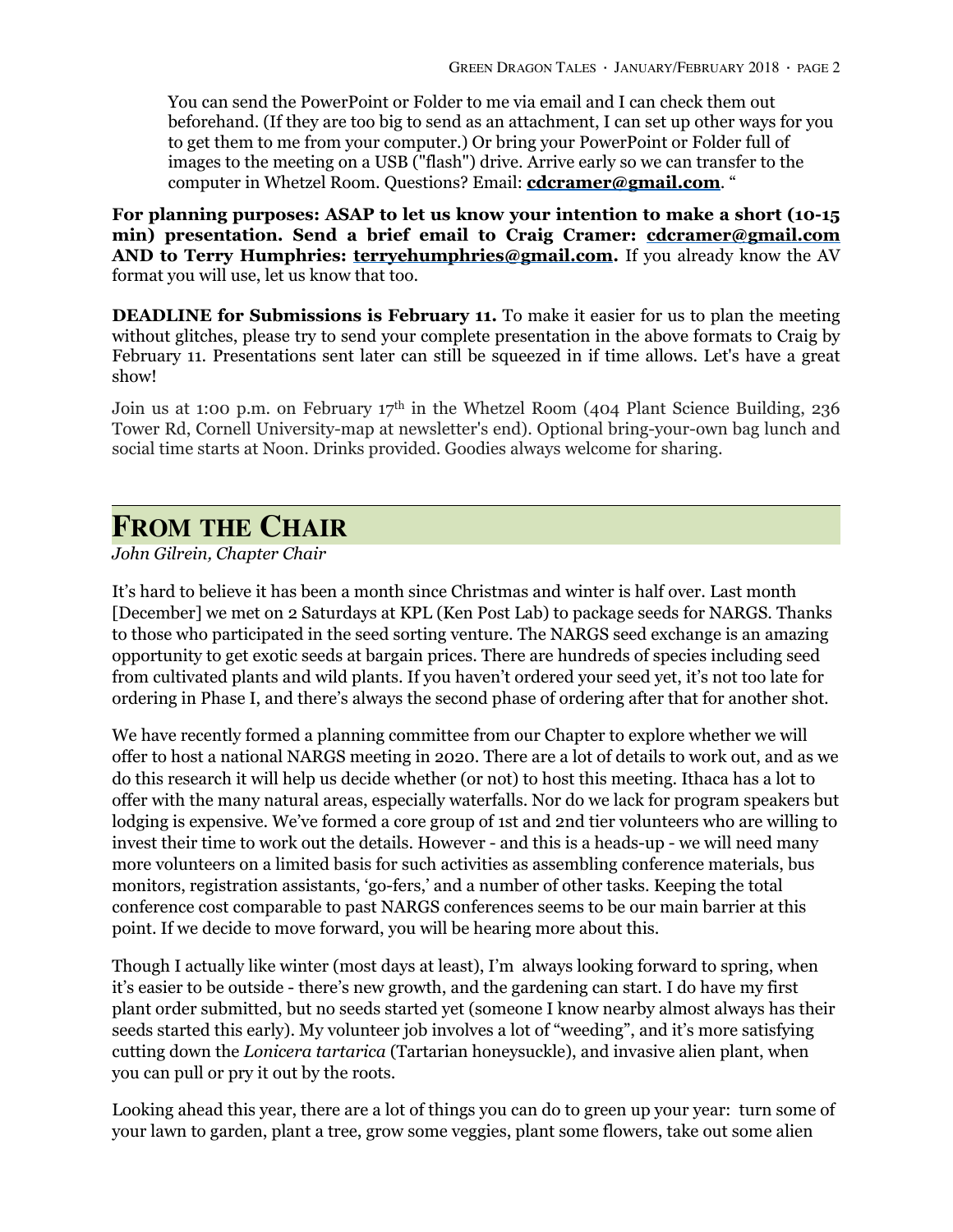plants like buckthorn or honeysuckle, even better replace the aliens with native plants, shop at a local nursery, take a hike. Better to be green like that than with envy!

Have a happy, healthy, green 2018,

John Gilrein, Chair

## **AN EDITOR'S APOLOGY**

*Carol Eichler, Newsletter Editor* 

Just hours before the newsletter was set to be finalized, my computer crashed. So I have had to hastily reconstruct this issue with thanks to Kathy Purdy for supplying me with the newsletter template she used from her days as editor in 2014; my husband Steve for the use of his computer even though he doesn't have MSWord the template somehow worked, and Google's Gmail which still allowed me to access the articles for this issue.

For the sake of compiling this issue #2 and out to all of you in a timely way - a process that involves Craig doing his magic to post the newsletter electronically to our web and Mary sending it out to everyone, I have omitted photos. Meanwhile my computer is in the computer "hospital" and I am hopeful it can be repaired. "It takes a village." Thank you all for understanding.

### **MEMBERSHIP: A TIME FOR RENEWALS**

*Mary Stauble, Membership Coordinator* 

Time to renew your membership! The ACNARGS membership year runs the calendar year. So, unless you've already renewed or you're a lifetime member (and we do have a few of those), your 2018 membership is due now (Individual @\$15, Household @\$20, Business with business card listing @\$30). If you have not renewed, you will see a reminder message in the email announcing this newsletter.

While it's true that our meetings are free and open to everyone, there are advantages to becoming a member: our members-only plants-of-the-month at discounted prices, 25% discount on May plant sale purchases, participation in the members-only plant sale in August, and participation in the April members-only seedling exchange to name four – any one of which can easily recoup the cost of your dues. Plus, you become part of our network of eclectic gardeners eager to become better ones.

[So why delay? Print and complete the 2018 Membership form here \(](http://www.acnargs.org/join.pdf)**http:// www.acnargs.org/join.pdf**). Questions? Contact Mary at **[mes2@cornell.edu](mailto:mes2@cornell.edu)**.

# **PLANT OF THE MONTH: HOW I WISH…**

*Marlene Kobre, POM Coordinator*

Much as I would love to announce a POM selection for February, it's hard to find a source who would ship an order that early. There will be a POM for March. I'm still researching possible candidates, so I'd welcome your suggestions about either plants or sources. Hope you're managing the gardening withdrawal we're all probably suffering from.

Plant of the Month is a member benefit, partially subsidized by your dues, to provide additional encouragement to attend meetings and expand the horizons of our members. The goal is to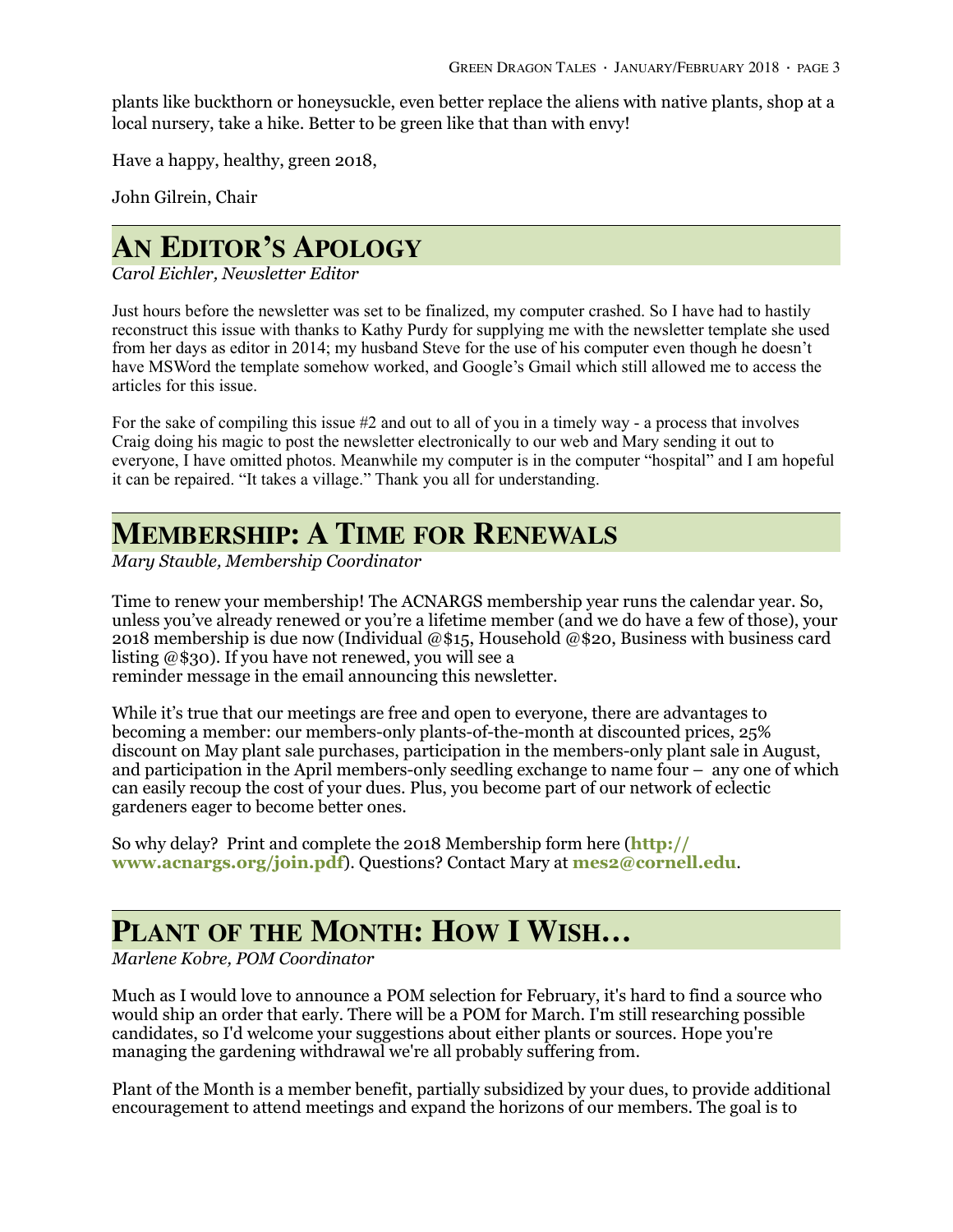coordinate the plant of the month to the meeting topic, though sometimes that is not possible. Please send suggestions for Plant of the Month to Marlene Kobre, **[mkobre@ithaca.edu](mailto:mkobre@ithaca.edu)**.

# **NEWS FROM NARGS: NEWFOUNDLAND CHAPTER HOSTS "WHERE ALPINES MEET THE SEA"**

Welcome to Newfoundland, the far east of North America! Eastern Newfoundland is a land of botanical extremes: boreal forests of balsam fir and black and white spruce, trees that are associated with northern woodlands; a multitude of bogs and fens, where grow a multitude of orchids and insectivorous plants; and rocky barrens of the coast which house wind-swept contorted trees and plants of an alpine nature more in common with high elevations of the New England Appalachians.

Additionally, we have the largest population of North Atlantic summering humpback whales, some of the largest seabird colonies of eastern North America, and are along the passing route of icebergs calving off glaciers in Greenland. All of this provides the backdrop for NARGS 2018 annual meeting in St. John's Newfoundland, Canada from July 6-8. It is your chance to visit one of the most hauntingly beautiful regions of North America - truly a place where alpines meet the sea.

The summer 2018 NARGS meeting will take advantage of the Memorial University of Newfoundland Conference Facility. Accommodations will be available in Macpherson College, opened in 2013, whose private rooms offer modern and comfortable accommodations. Dining areas and lecture theaters are within a couple of minutes' walk from the College. One of the main highlights from this meeting will be a visit to the Memorial University of Newfoundland Botanical Garden, an informal garden with 13 themed gardens including rock gardens, a crevice garden, alpine trough display, and alpine house.

We're packing a lot into 3 days. Our guest speakers hail from the coasts of eastern and western Canada and Scotland, day trips that will introduce you to the plants of the eastern Newfoundland coastal barrens and peatlands, and book sales and author signing for the field guides "The Trees and Shrubs of Newfoundland and Labrador" and 'Wildflowers and Ferns of Newfoundland" will be available. Plus a pre-conference offering to visit private gardens. More information is available at **[https://nargs.org/news/2017-12-11/registration-open](https://nargs.org/news/2017-12-11/registration-open-newfoundland-annual-meeting)newfoundland-annual-meeting.** Further questions contact Todd Boland at **[todd.boland@warp.nfld.net](mailto:todd.boland@warp.nfld.net)**

# **2018 PROGRAM PLANS**

*Mark your calendars! Unless otherwise specified, all local events start with a brown bag lunch at noon with the program following at 1 pm, and take place at the Whetzel Room, 404 Plant Science Building, 236 Tower Rd., Cornell University, Ithaca, NY (see map on the last page).* 

Feb. 17: Members' Share: Personal garden photos and experiences

Mar. 17: Barbara Cooper and Bella Seiden from the Ontario Chapter: Botanizing in Patagonia

April 21: Anna Leggett, NARGS Board member and Ontario Chapter: "Favorite Plants from around the World & Can We Grow Them?' & 'Rock Gardening, troughs, screes and sand beds"

May 19: Plant Sale fundraiser as part of CCETC's Garden Fair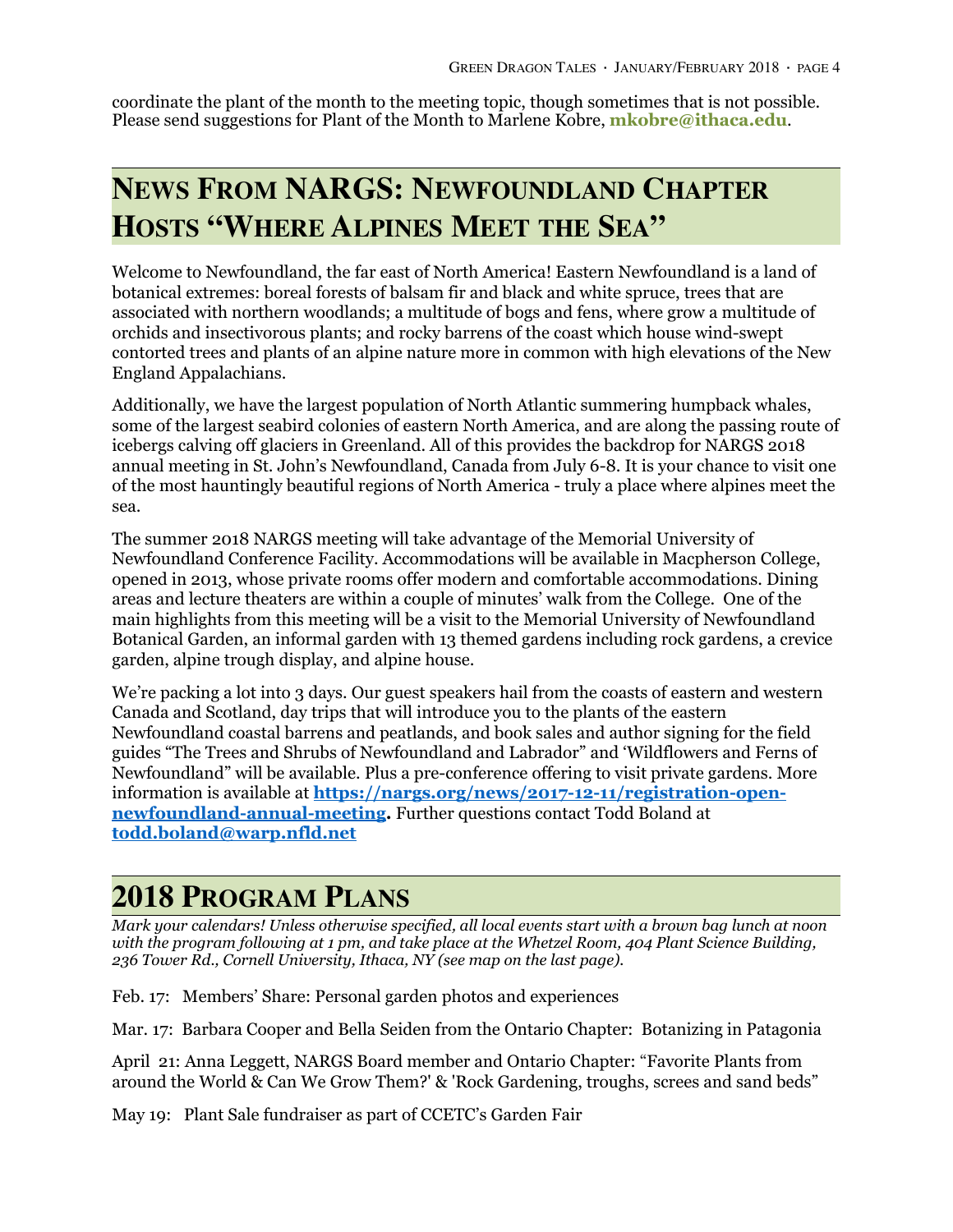[Details as we learn them will be included in future newsletters, our blog,](http://acnargs.blogspot.com/) **acnargs.blogspot.com**, and our Facebook page, **http://www.facebook.com/acnargs**.

### **CALENDAR OF GARDEN EVENTS**

#### **February**

Wed. Feb. 7, 6:30-8:30 pm. Landscape Design Tips and Tricks. Tompkins County Cooperative Extension, 615 Willow Av, Ithaca. Fee: \$7-\$10 Sliding Fee Scale (SFS)

Sun. Feb. 11, 2:00-3:30 pm. Master Gardeners' Top Forty: Favorite Garden Plants Slide Show. Tompkins County Cooperative Extension. Suggested donation \$3. No pre-registration required, for this presentation

Wed., Feb 21, 6:30-8:00 pm. Making and Using Biochar in Your Garden. Tompkins County Cooperative Extension. SFS \$7-\$10.

#### **March**

Sat. Mar. 3, 10-12 noon. Bokashi Compost Workshop. Tompkins County Cooperative Extension. Fee: \$10 per household.

This Japanese composting technique involves natural fermentation and offers a way for people to manage food scraps. The liquid produced can be used to water houseplants while the food scraps are pre-digested, and can then be composted or buried in soil to finish. Join bokashi expert from NYC, Shig Matsukawa, in learning about the practice and go home with your own bokashi starter kit.

 Wed. Mar. 7, 6:30 - 8:00 pm. Make a Bee Hotel for Native Pollinators. Tompkins County Cooperative Extension. Fee: \$10, includes materials for participants to make bee hotels to take home.

 Sat. Mar. 10, 10:00- 12:00 pm. Seed Starting, includes techniques such as cold stratification and scarification, simple recipes for making your own potting and fertilizer mixes, and tools such as grow lights, heat mats and soil blocks. All participants will leave with a few starts to take home. SFS \$7-10.

Wed. Mar. 14, 6:00 - 8:00 pm. Soil Series #1: Know Your Soil. Tompkins County Cooperative Extension. Learn how to use the online Web Soil Survey. Bring a soil sample from your home garden and a laptop (if possible). SFS \$7-\$10.

Wed. Mar. 21, 6:00 - 8:00 pm. Soil Series #2: The Soil Microbiome with CU Professor Peter Hobbs and learn about practical techniques for facilitating a healthy microflora in your garden. Tompkins County Cooperative Extension. SFS \$7-\$10.

Sat. Mar. 24, 10:00 am-12:00 noon. Spring Worm Compost Class. Tompkins County Cooperative Extension. \$10 per household. Register online, space is limited!

Sun. Mar. 25, 11:00 - 2:00 pm. Community Seed Swap. Tompkins County Cooperative Extension. Free if you bring seeds to share, otherwise a \$5.00 donation.

Wed. Mar. 28, 6:00 - 8:00 pm. Soil Series #3: Improving Your Garden Soil - sheet mulching, compost and vermicompost, cover crops, compost teas and juices, biochar, broad forking, double digging, and more. SFS \$7-\$10.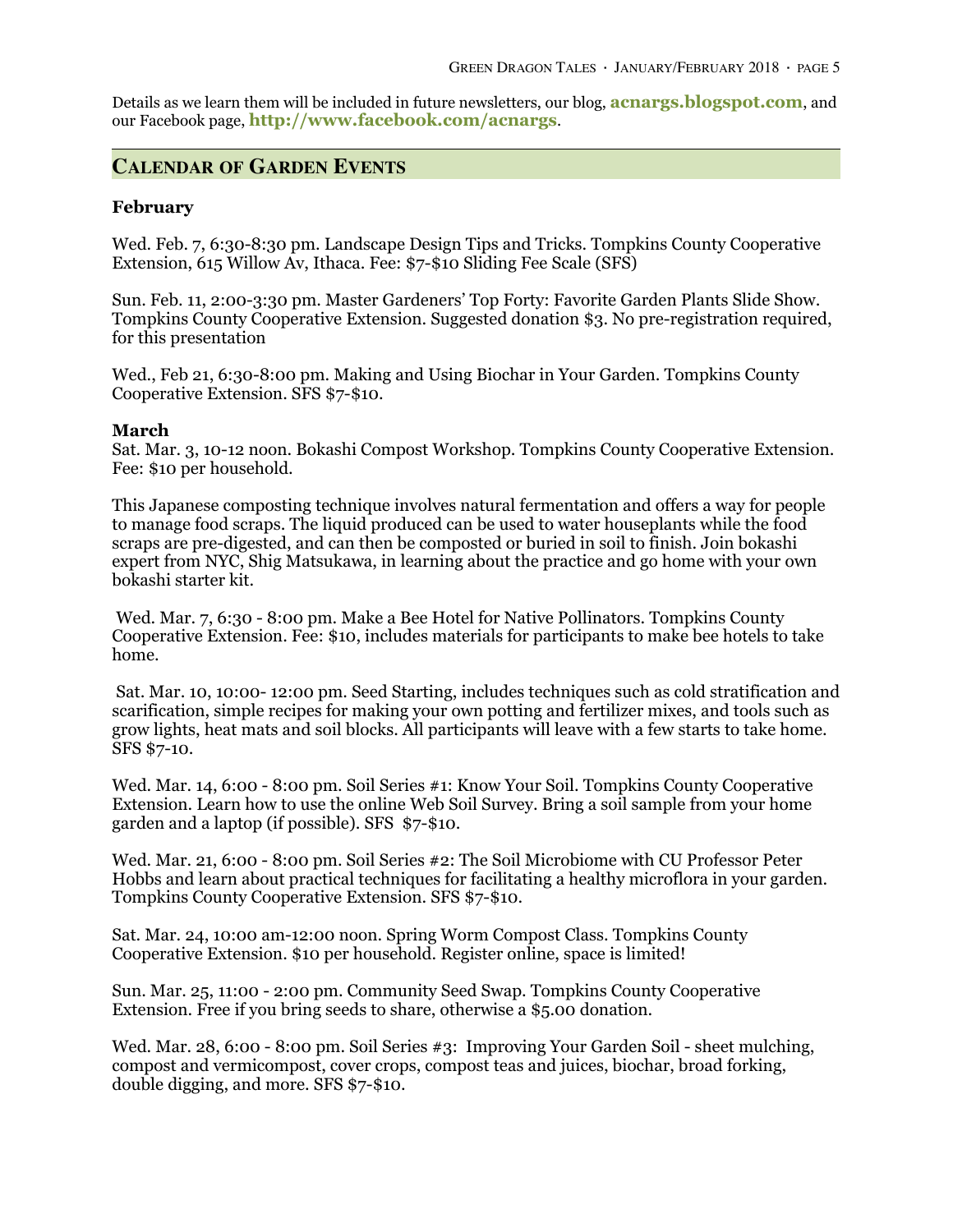Sun. March 30, 1-4 pm,. Restoring Neglected Apple Trees with Akiva Silver, Twisted Tree Farm. Register at **[akivasilver@yahoo.com](mailto:akivasilver@yahoo.com?subject=)**.

#### **Other Horticulture Happenings for February and March**

*(not comprehensive)*

Mar. 2 & 3. Ithaca Native Landscape Symposium. Ithaca. **[www.ithacanativelandscape.com](https://www.ithacanativelandscape.com)**

Mar. 3-11. Philadelphia Flower Show "Wonders of Water." **<https://theflowershow.com/>**

[Mar, 8-11: Gardenscape "The Flower City Blooms Again." Henrietta, NY.](https://rochesterflowershow.com) **https:// rochesterflowershow.com**

Mar 9-18. Toronto Flower Show, "Canada Blooms." **<http://canadablooms.com/>**

Mar 14-18. Boston Flower Show "Savor Spring." **<http://bostonflowershow.com/>**

Mar. 22-25. Plantasia "Cityscapes into the Night, Buffalo, NY. **<https://plantasiany.com/>**

#### **Check out other local gardening groups**

Cornell Botanic Gardens. **[http://www.ssreg.com/cornellplantations/default.asp?](http://www.ssreg.com/cornellplantations/default.asp?page=Main) page=Main**

Finger Lakes Native Plant Society. **<http://flnps.org/>**

Liberty Hyde Bailey Garden Club. **<http://www.hort.cornell.edu/LHBGC/>**

Auraca Herbarists. For more info, email Auracaherbarists@gmail.com or call Pat Curran at 607-564-7927.

### **CHAPTER LEADERS/2018 BOARD MEMBERS**

*If you want to become more involved, we'd love to hear from you!*  Chair: John Gilrein, **[basecamp@alum.syracuse.edu](mailto:basecamp@alum.syracuse.edu)** Program: Terry Humphries, **terryehumphries@gmail.com** Secretary: Mary Stauble, **[mes2@cornell.edu](mailto:mes2@cornell.edu)** Treasurer: BZ Marranca, **[mmm10@cornell.edu](mailto:mmm10@cornell.edu)** Plant Sales Chair: David Mitchell, **[dwm23@cornell.edu](mailto:dwm23@cornell.edu)** Plant Sales Committee Members: Michael Loos, BZ Marranca Plant of the Month: Marlene Kobre, **[mkobre@ithaca.edu](mailto:mkobre@ithaca.edu)** Membership: Mary Stauble, **[mes2@cornell.edu](mailto:mes2@cornell.edu)** New Member Hospitality: Nari Mistry, **[nbm2@cornell.edu](mailto:nbm2@cornell.edu)** Newsletter Editor: Carol Eichler, **[carolithaca@gmail.com](mailto:carolithaca@gmail.com)** Newsletter Assistant: Pat Curran, **[pc21@cornell.edu](mailto:pc21@cornell.edu)** Webmaster, Program Tech: Craig Cramer, **[cdcramer@gmail.com](mailto:cdcramer@gmail.com)**

### **HOW TO GET THERE: MEETING ROOM MAP (NEXT PAGE)**